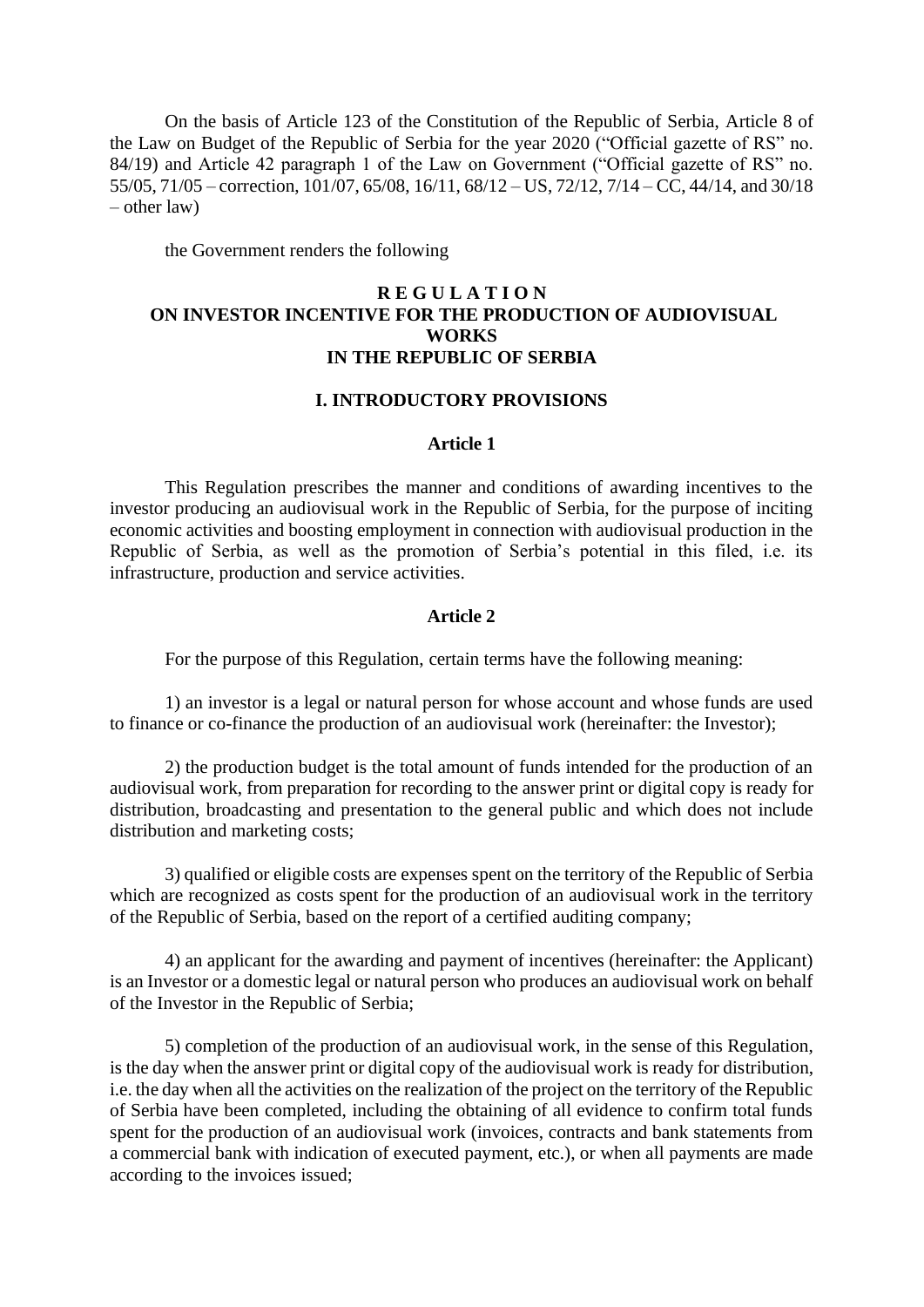6) a project, for the purposes of this Regulation, is a unique process composed of a series of activities defined by a beginning and end, resulting in an audiovisual work, the uniqueness of which is reflected in the same program basis and in the same period of realization, regardless of whether it occurs as a whole or in separate segments.

#### **Article 3**

Incentives in accordance with this Regulation are allocated to the Investor as nonrefundable, by reimbursing part of the eligible costs incurred in the Republic of Serbia.

Incentives are allocated in the amount of 25% of eligible costs, all in accordance with the independent auditor's report on the production costs of the audiovisual work in the Republic of Serbia.

Exceptionally from paragraph 2 of this Article, and under condition that for realization of audiovisual work in question, were alocated incentives in the amount higher than EUR 5.000.000 in the production budget, incentives are allocated in the amount of 30% of eligible costs, all in accordance with the independent auditor's report on the production costs of the audiovisual work in the Republic of Serbia.

In accordance with this Regulation, the authorities and organizations of the Republic of Serbia, i.e. bodies and departments of local authorities, public companies, funds and directorates, as well as institutions established by the Republic of Serbia and/or local authorities, do not have the right to award incentives.

In the event the Republic of Serbia, autonomous province and unit of local selfgovernment, through the competent authorities, and the legal entity that manages and/or disposes of public funds, has granted state aid for the production of an audiovisual work in any form, the total amount of state aid and incentives awarded under this Regulation may not exceed 50% of total amount of funds intended for the production of an audiovisual work in the Republic of Serbia.

Incentives allocated for a special-purpose film are awarded in the amount of 20% of eligible costs, provided that the total amount of approved funds awarded over three consecutive fiscal years does not exceed the prescribed maximum amount of state aid of small value (*de minimis* state aid) in accordance with the regulations governing the rules for granting state aid.

# **II. CONDITIONS FOR THE EXERCISE OF RIGHTS ON THE AWARDING OF INCENTIVES**

#### **Article 4**

The conditions that the Investor must fulfil in order to exercise the right to be awarded incentives is to, for the purpose of producing an audiovisual work, allocate funds in the production budget for realization of the project in the Republic of Serbia, in an amount greater than the minimum funds for a specific format:

- 1) for a feature film and TV film: 300,000.00 EUR;
- 2) for a TV series: 300,000.00 EUR, per episode;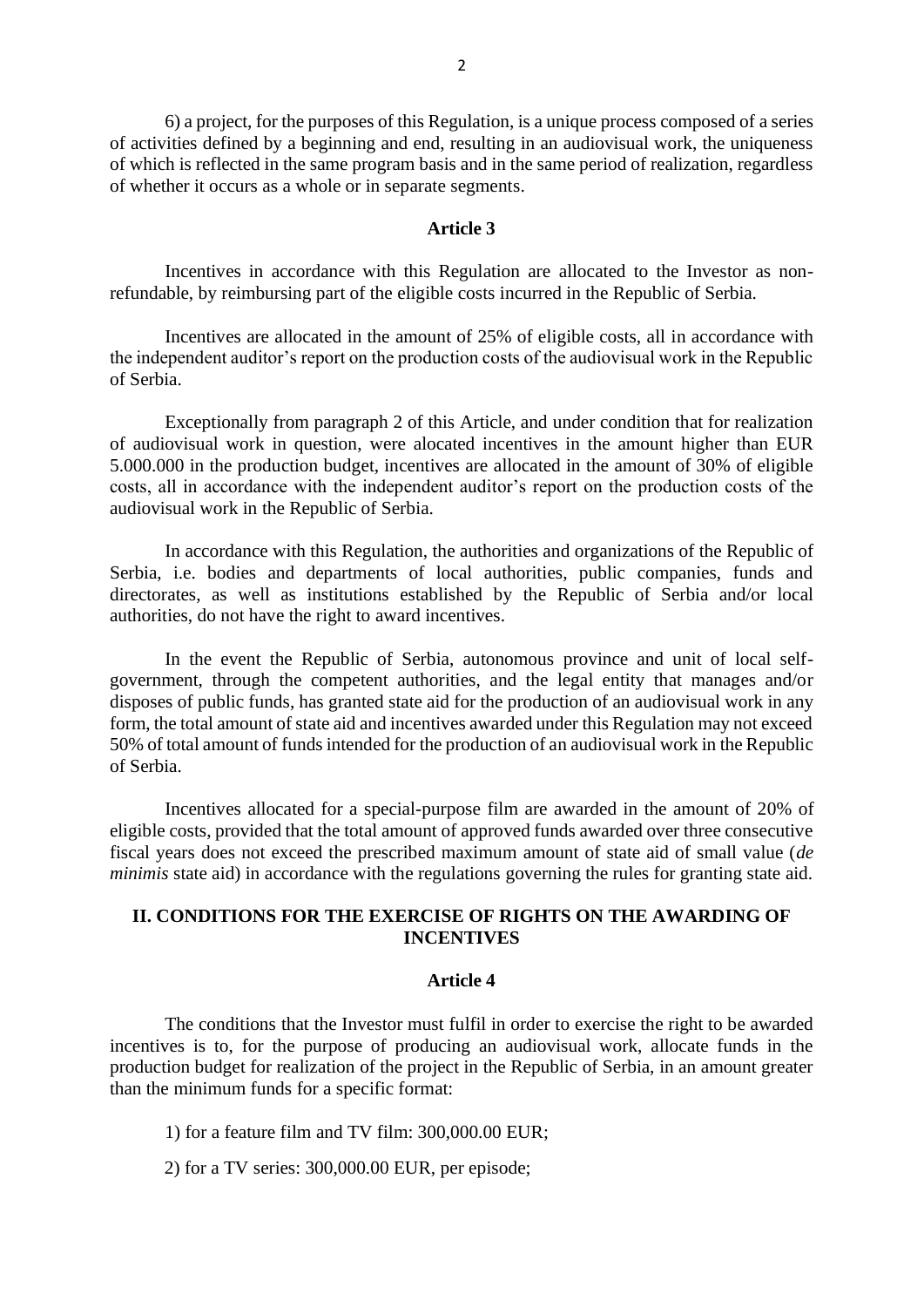3) for an animated film, audio and/or visual post-production of an audiovisual work: 150,000.00 EUR;

4) for a special-purpose film: 300,000.00 EUR;

5) for a documentary film and documentary TV program: 50,000.00 EUR.

The right to incentives can be achieved for the production of:

1) a feature film, TV film, feature-length documentary film and feature-length animated film that last at least 70 minutes;

2) a TV series, under the condition that episode lasts at least 40 minutes;

3) a documentary TV program lasting at least 40 minutes.

In addition to the conditions referred to in paragraph 1, item 4) of this Article, for the acquiring of the right to incentives for the production of a special-purpose film, it is necessary that its production is financed by one Investor, as well as that the realization of a special-purpose film is defined as a project under Article 2 item 6) of this Regulation.

## **Article 5**

The right to incentives referred to in Article 1 of this Regulaton is unavailable to an Investor, i.e. Applicant:

1) against whom a previous bankruptcy proceeding, reorganization or liquidation has been initiated, in accordance with the regulations governing bankruptcy and liquidation;

2) who has matured and outstanding obligations on the basis of public revenues in the Republic of Serbia and other financial obligations towards the Republic of Serbia.

#### **Article 6**

Incentives can be awarded for an audiovisual work:

1) that does not have content contrary to the moral, public order and public interest of the Republic of Serbia, does not violate the reputation of the Republic of Serbia, does not promote violation of human rights and hate speech;

2) which is in the format of a feature film, TV film, TV series, feature animated film, audio and/or visual post-production of an audiovisual work, special-purpose film, featurelength documentary films and documentaries;

3) whose production has commenced or whose production continues during the budget year in which the request for incentives is submitted.

The production of an audiovisual work must take place in accordance with the production calendar and shooting plan, and the Applicant must notify the Committee for Awarding Incentives within seven days on any deviations from the submitted production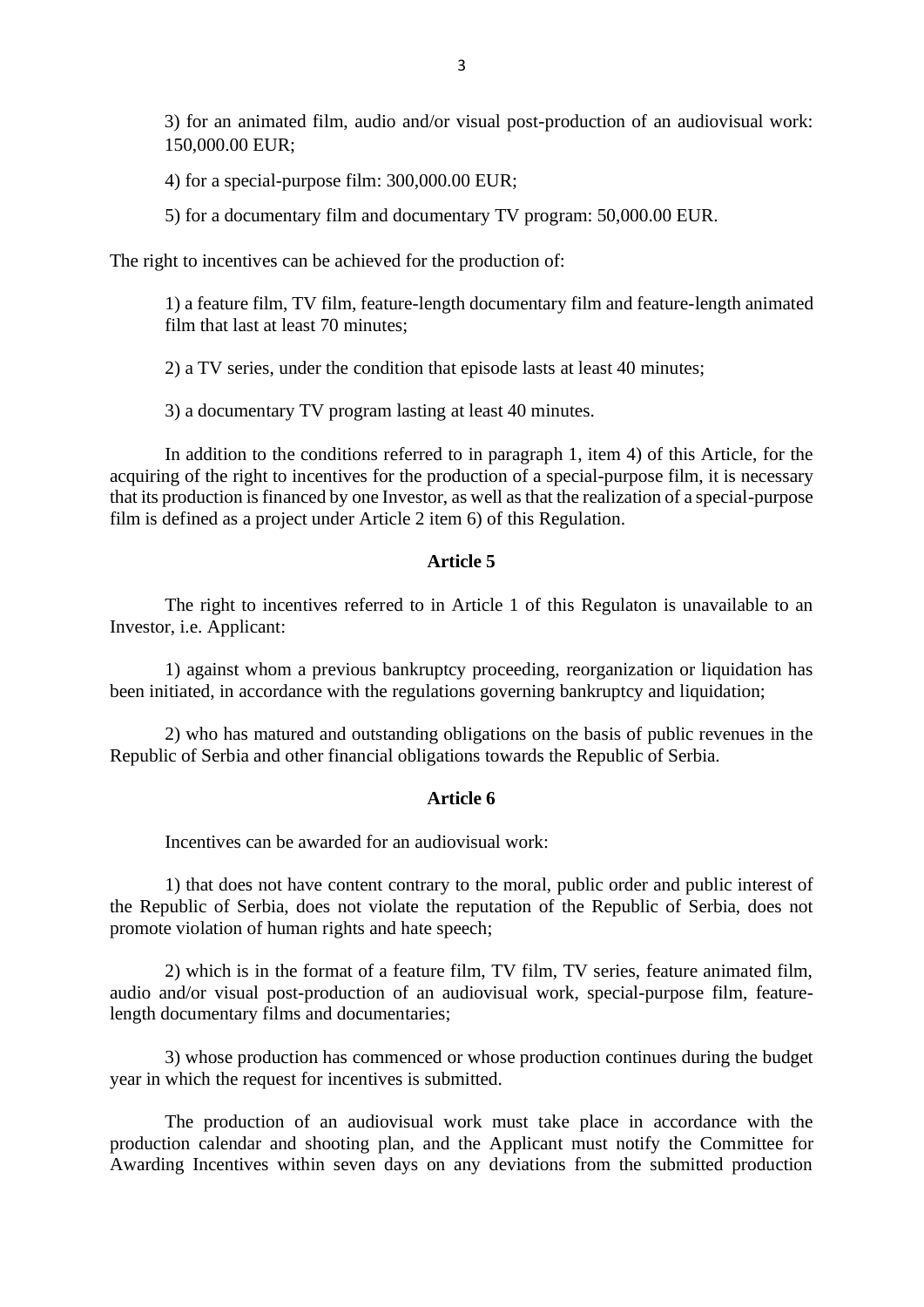calendar and shooting plan. If there is a deviation of more than 30 days, the Agreement on Awarding Incentives is deemed to be terminated.

## **Article 7**

The incentives are awarded on the basis of a continuously open public call for the awarding of incentives (hereinafter: Public Call), which is issued by the ministry in charge of economic affairs (hereinafter: the Ministry).

## **Article 8**

Requests for the payment of incentives, submitted in accordance with this Regulation, for whose realization there are no funds available and planned for that purposes in Budget of Republic of Serbia for current year, shall be deemed to be requests for the following budget year.

## **III. COMPOSITION AND FORM OF THE COMMITTEE**

# **Article 9**

The Government establishes the Committee for Awarding Incentives (hereinafter: the Committee) consisting of the President of the Committee and four members, namely: a representative of the ministry responsible for economic affairs who is also the President of the Committee and one representative each of the ministry responsible for cultural affairs, the ministry responsible for financial affairs, the Serbian Chamber of Commerce – Cinematography Group, and Film Centre Serbia.

The mandate of the Committee is two years.

A member of the Committee may not be in conflict of interest, which implies the following:

1) must not participate in the reviewing and decision-making regarding the application for work of which he is the Investor or associate in production;

2) must not be in the ownership or management structure of the legal entity that submits the application or be employed by that legal entity.

A member of the Committee who is in conflict of interest in accordance with paragraph 3 of this Article, shall immediately inform the Committee thereof and be exempted from further consideration and decision-making regarding the application.

The manner of work and decision-making of the Committee is regulated by the Rules of Procedure.

Administrative and technical affairs for the needs of the Committee are performed by Film Centre Serbia.

Members of the Committee are not entitled to a financial compensation for work in the Committee.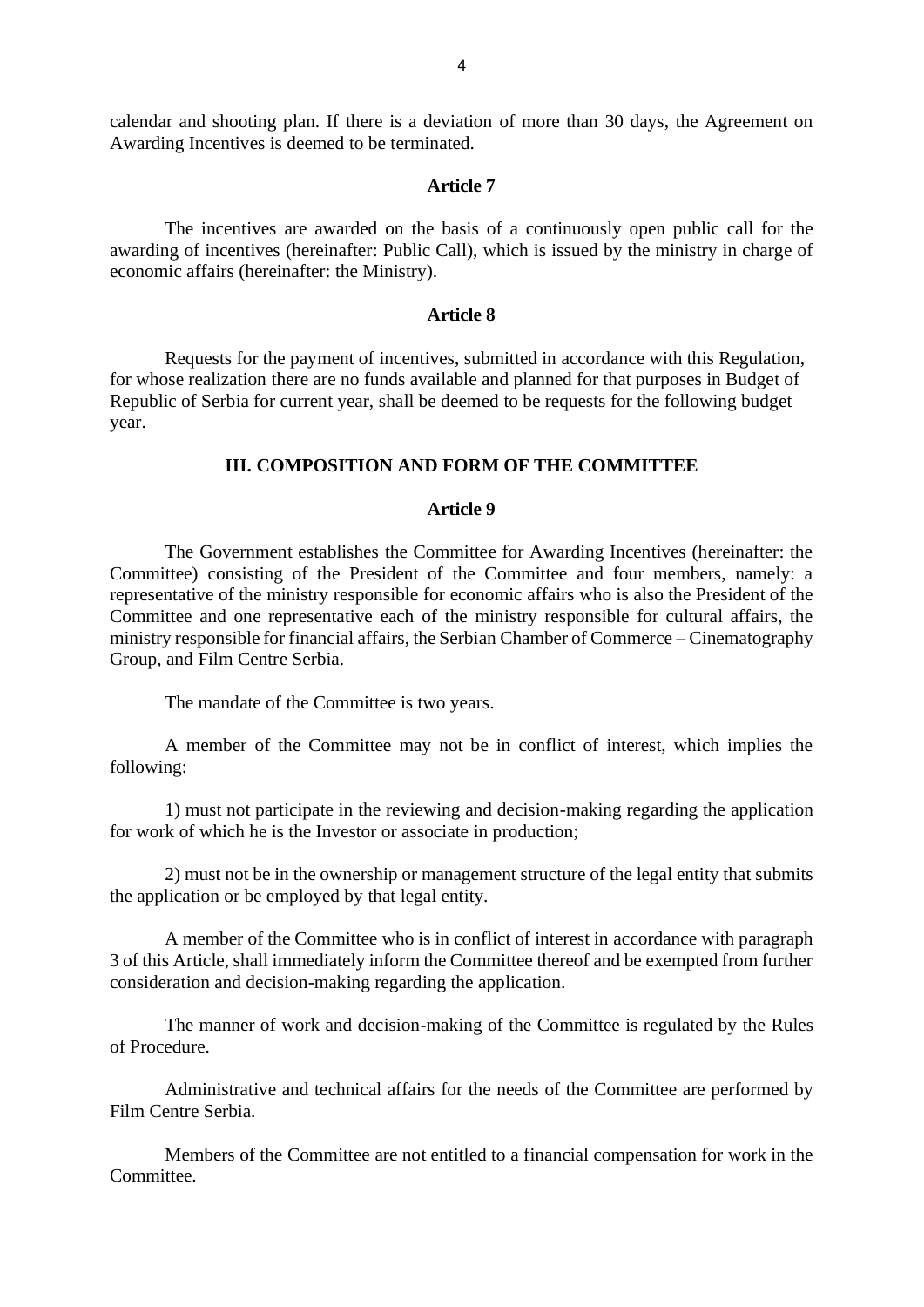#### **IV. APPLICATION FOR AWARDING INCENTIVES**

#### **Article 10**

The application for the awarding of incentives is submitted to the Committee, through Film Centre Serbia, on the basis of the Public Call and includes the submission of the following documentation:

1) filled out prescribed application form for the awarding of incentive funds to an investor who produces the audiovisual work in the Republic of Serbia;

2) synopsis and script of the audiovisual work, synopsis when it's a postproduction, or only project description for a special-purpose film

3) list of the important members of the team for the production of an audiovisual work (director, actors, etc.);

4) presentation of the production budget, showing the part of the budget for production in the Republic of Serbia expressed in dinars;

5) statement that the audiovisual work meets the requirements of Article 4 of this Regulation;

6) calendar of production of the audiovisual work in the Republic of Serbia;

7) shooting plan for the audiovisual work in the Republic of Serbia;

8) evidence that there are no grounds for refusal under Article 5 of this Regulation (Certificate of the Tax Administration, Business Registers Agency or any other competent register);

9) statement on the start of production of the audiovisual work in the Republic of Serbia;

10) statement as to whether *de minimis* aid has been received for the costs referred to in Article 2, item 3) of this Regulation, or for any other expenses in the current fiscal year and in the previous two fiscal years, or a statement whether the same project received any other state aid from any level of government and on what basis;

11) agreement based on which the audiovisual work is being produced in the Republic of Serbia in the name and on behalf of the Investor, or any other valid proof that the paid incentives will accrue to the Investor,, provided that the Applicant is a domestic legal or natural person who produces the audiovisual work in the Republic of Serbia on behalf of the Investor;

12) certified statement that the data in the documents are accurate and true;

13) other data and documentation stipulated by the Public Call.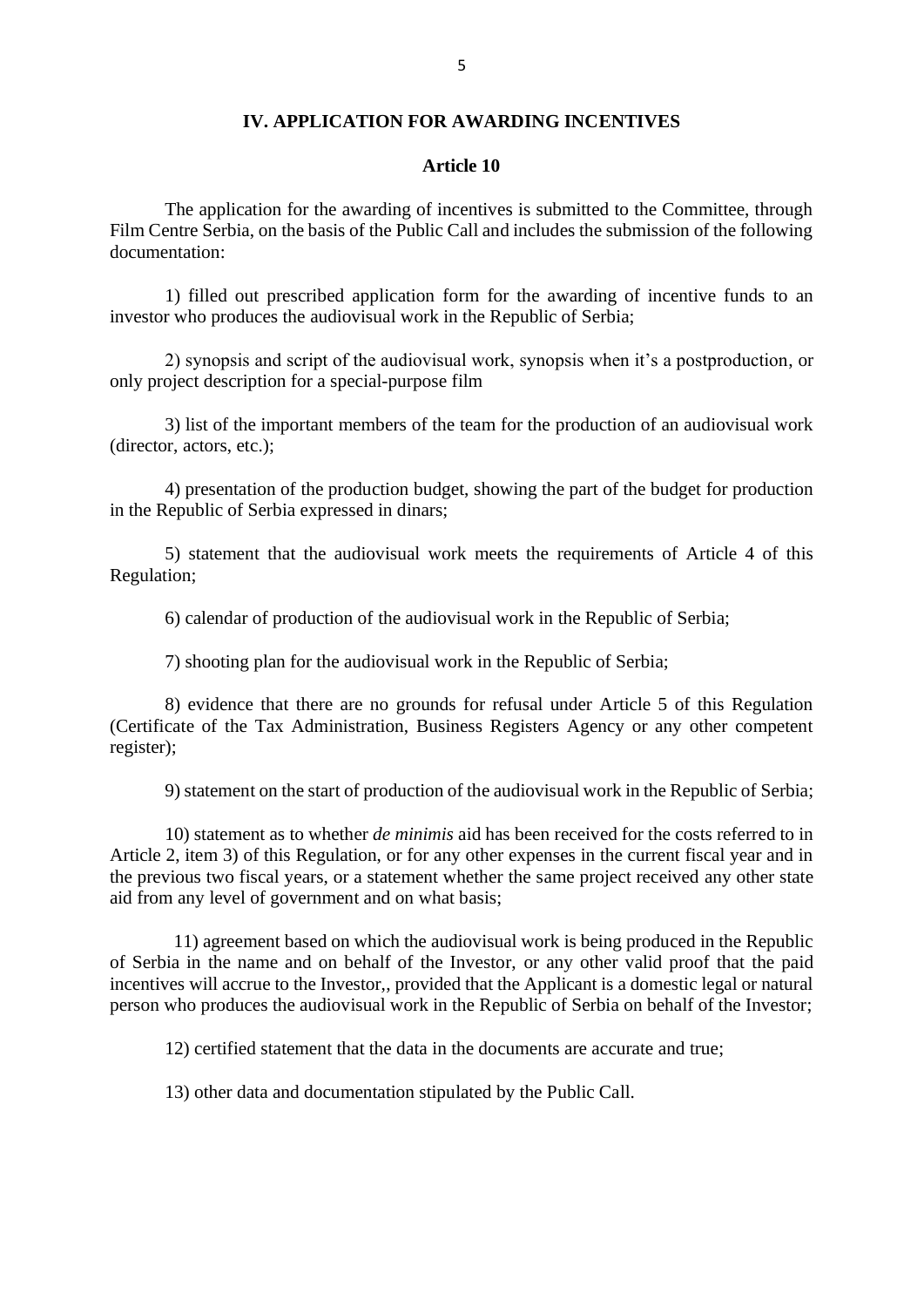The application and accompanying documents are submitted in the Serbian language or in a foreign language with a certified translation into the Serbian language.

The Applicant is obliged to prove that, on the day of submitting the application, at least 30% of the funds envisaged for the cost of production of the audiovisual work in the Republic of Serbia are provided.

At the request of the Committee, the Applicant is obliged to submit other information and documentation of relevance for the awarding of incentives.

# **Article 11**

The Committee evaluates each entered application for the awarding of incentives and determines whether the Investor and the audiovisual work fulfil the qualifying conditions for the awarding of incentives, i.e. whether the requirements of Articles 4-6. of this Regulation have been fulfilled, as well as whether all the documents prescribed in Article 10 of this Regulation have been submitted.

If, along with the application from paragraph 1 of this Article, all necessary documents provided for in Article 10 of this Regulation have not been submitted, the Committee shall act in accordance with the provisions of the law regulating general administrative procedure, which refers to the handling of incomplete applications.

#### **Article 12**

After the Committee determines that the requirements of Articles 4-6. of this Regulation have been fulfilled, i.e. that all the documentation provided for in Article 10 of this Regulation has been submitted, the Committee shall issue the decision determining the fulfilment of the qualifying conditions and shall propose to the Ministry the conclusion of an agreement on the awarding of incentives.

The decision referred to in paragraph 1 of this Article shall be final.

# **V. AGREEMENT ON AWARDING INCENTIVES**

## **Article 13**

The Ministry signs the Agreement on Awarding Incentives (hereinafter: the Agreement) with the Applicant, within the scope of funds planned for these purposes by the Budget Law of the Republic of Serbia for the current budget year and in accordance with the provisions of the Law on the Budget System ("Official gazette of the Republic of Serbia", no. 54/09, 73/10, 101/10, 101/11, 93/12, 62/13, 63/13 - correction, 108/13, 142/14, 68/15 - other law, 103/15 , 99/16, 113/17, 98/18, 31/19 and 72/19), in the part governing the responsibility for taking over obligations.

The Agreement specifies the deadlines, rights and obligations of the parties.

The documentation attached to the application, in accordance with Articles 10 and 16 of this Regulation is considered as an integral part of the Agreement.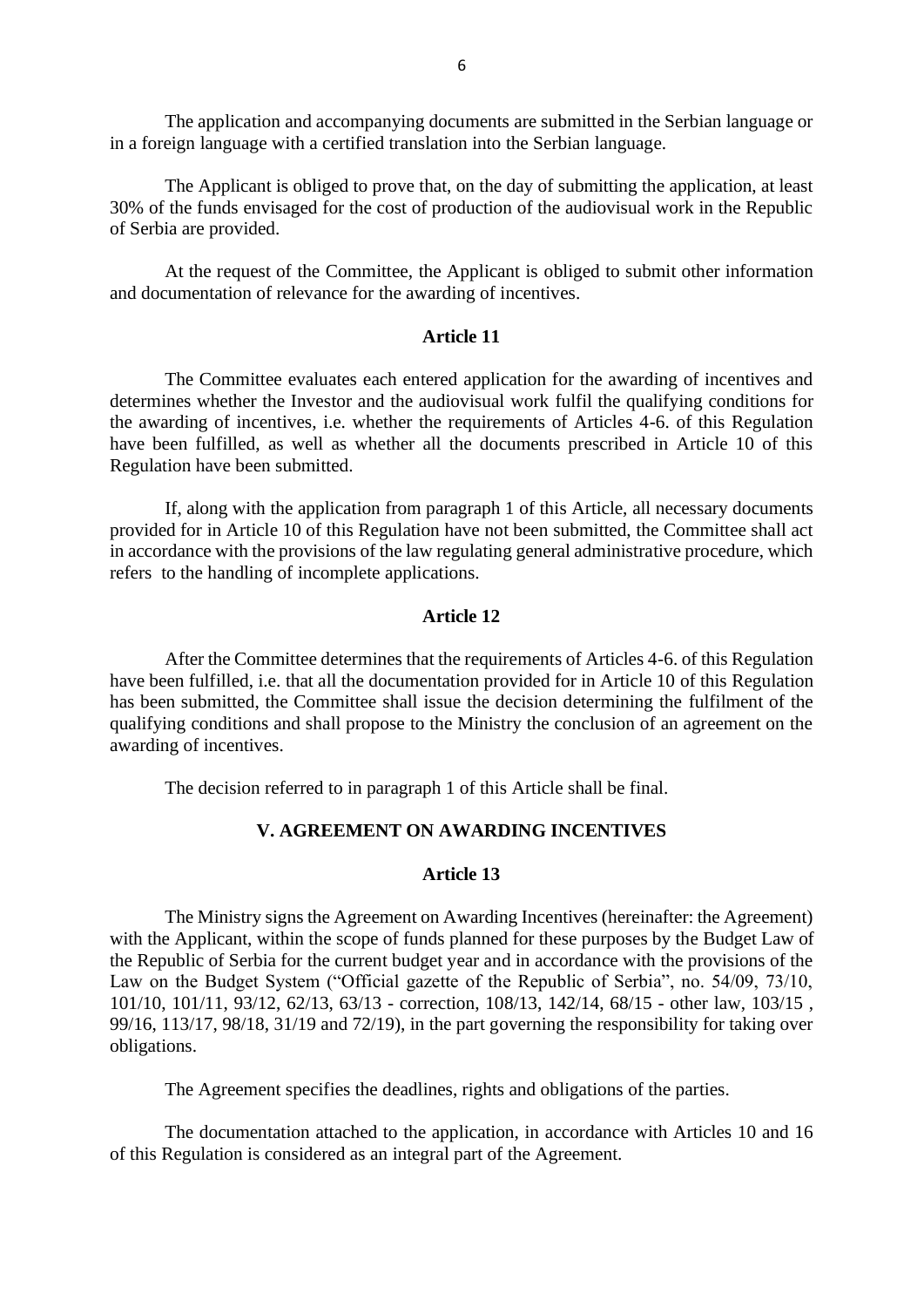The Agreement shall be deemed terminated in the following cases:

- if there has been a deviation from the submitted shooting plan and calendar for more than 30 days or any other significant deviation in the realization of the audiovisual work; - if the Committee, during the procedure of reviewing the application for payment of incentives, determines that all the prescribed conditions have not been met;

- if provided for by written agreement of the parties before expiration of the agreed deadline;

- due to an objective inability to execute contractual obligations (force majeure, administrative measures, etc.) occurring on the side of one or both parties;

- if bankruptcy, liquidation or reorganization procedures are initiated against the Investor or the Applicant.

#### **Article 14**

The Ministry shall pay the approved amount of incentives if all the obligations provided for by this Regulation and the Agreement have been fulfilled.

# **VI. APPLICATION FOR PAYMENT OF INCENTIVES**

# **Article 15**

The application for payment of incentives shall be submitted to the Committee within 45 days after completion of the production of the audiovisual work in the territory of the Republic of Serbia.

In the event that production of the audiovisual work in the territory of the Republic of Serbia was finished before execution of the Agreement on awarding incentives from Article 13 of this Regulation, 45 days deadline, for application for payment of incentives, counts from the day of execution of that Agreement.

#### **Article 16**

The application for payment of incentives shall be submitted to the Committee through Film Centre Serbia, in the prescribed form, accompanied by the following documentation:

1) an extract from the register maintained by the Business Registers Agency or any other competent register;

2) an independent auditor's report on the cost of production of the audiovisual work in the Republic of Serbia and the operations of the Investor, made for the purpose of submitting the application for payment of incentives in accordance with this Regulation and the Rulebook, and which is compiled on the basis of the complete record of production costs and total funds spent on the territory of the Republic of Serbia, as well as the evidence confirming these costs (invoices, contracts, bank statements from commercial banks with indication of payment made, etc.). The audit report is prepared on the basis of verification of all eligible costs and cannot be based on the sampling method, i.e. review only of certain documents;

3) number of special purpose account with the Treasury Department to which payment of incentives is to be made;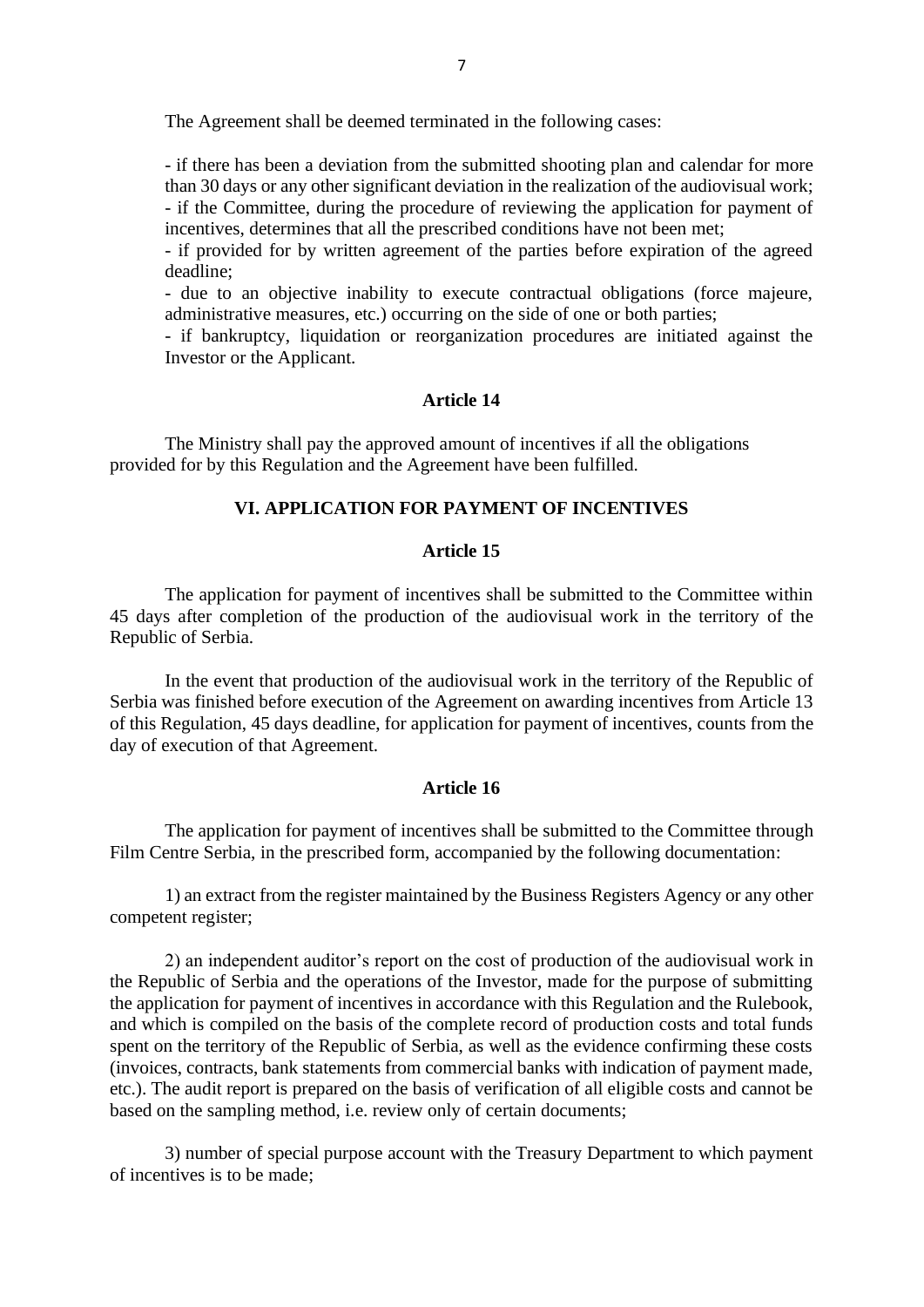4) a certified statement that the production of the audiovisual work in the Republic of Serbia has been completed, and that the conditions prescribed by Article 20 of this Regulation have been fulfilled;

5) a certified statement that the data in the documents is correct and true.

The independent auditor's report referred to in paragraph 1 item 2) of this Article shall determine the amount of costs that qualify for the incentive.

At the request of the Committee, the Applicant is obliged to submit other data and documentation relevant to the payment of incentives.

## **Article 17**

The Committee, after execution of Agreement, evaluates each entered application for payment of incentives and determines whether all the prescribed conditions for the payment of incentives have been met.

If, together with the application referred to in paragraph 1 of this Article, all the necessary documents provided for in Article 16 of this Regulation have not been submitted, the Committee shall act in accordance with the provisions of the law governing general administrative procedure which relate to the handling of incomplete requests.

If all the requirements of paragraph 1 of this Article are fulfilled, the Committee shall render the decision determining the fulfilment of conditions, propose to the Ministry to render the appropriate decision as the basis for payment of incentives and adopt a report on the fulfilment of the conditions for payment.

The decision referred to in paragraph 3 of this Article is final.

# **Article 18**

The incentives are paid to the account of the Applicant – a special dedicated account with the Treasury Department.

The incentives shall be paid within 60 days from the date of the final decision of the Ministry referred to in Article 17 paragraph 3 of this Regulation.

If the incentives are paid to the account of the Applicant who is a domestic legal or natural person who, in the name and on behalf of the Investor, produces the audiovisual work in the Republic of Serbia, the Applicant is obliged to, within 10 days from the date of payment of incentives in the sense of paragraph 1 of this Article, transfer the amount of funds paid to the Investor and furnish the Ministry proof thereof.

In the event of failure to fulfill the obligation from paragraph 3 of this Article, the Applicant is obliged to refund the paid incentives to the budget of the Republic of Serbia with statutory default interest calculated from the date of payment of incentives to the account of the Applicant until the date of refund of the amounts of paid funds.

# **VII. ELIGIBLE COSTS**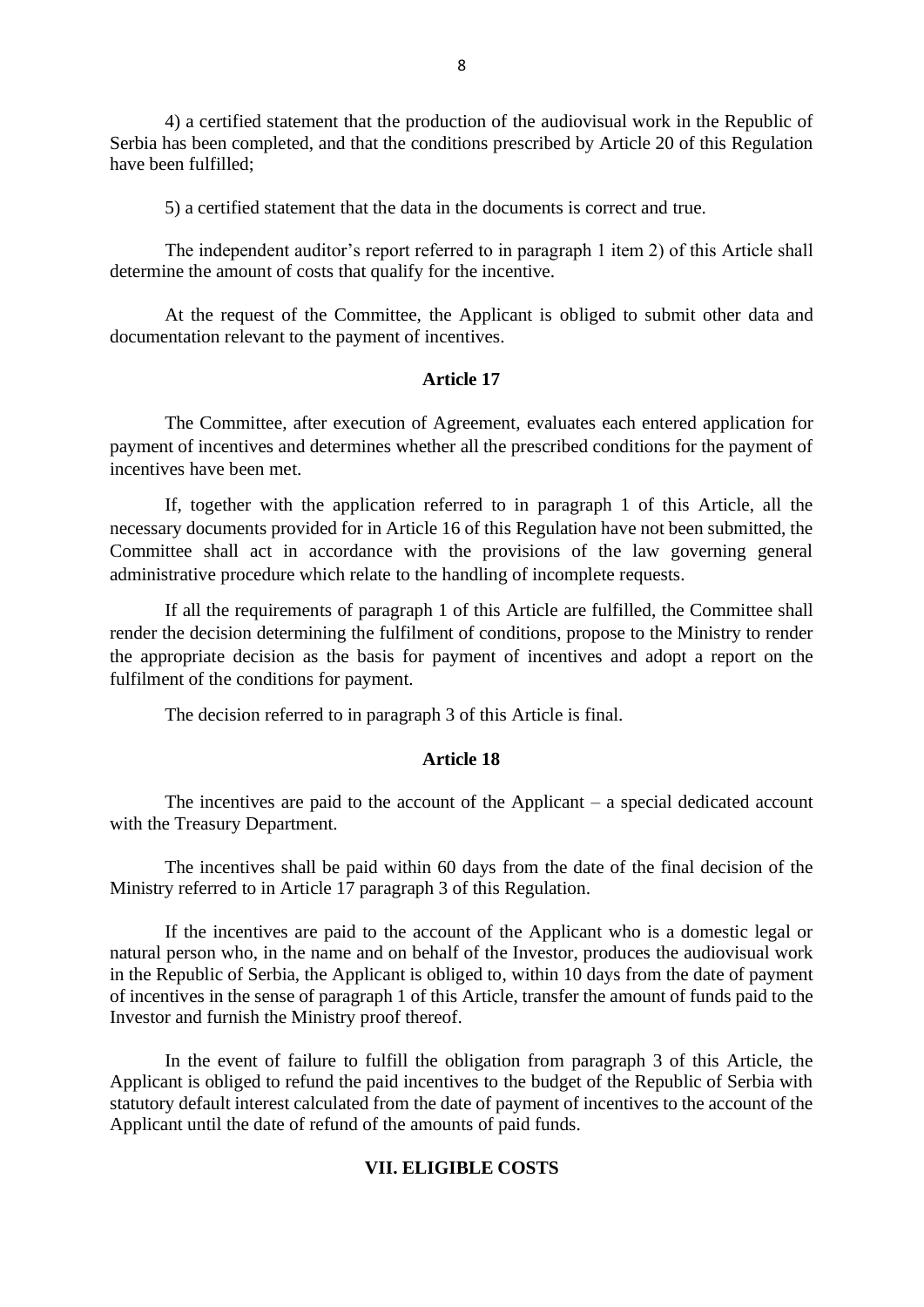#### **Article 19**

The following are recognized as qualified (eligible) costs:

1) costs related to the production of the audiovisual work that have been incurred and paid to legal or natural persons in the territory of the Republic of Serbia in connection with the goods procured and services provided, use of locations, payment of fees to members of the team who are citizens of the Republic of Serbia or foreigners who have a stay of at least one year in the territory of the Republic of Serbia, in accordance with the regulations of the Republic of Serbia;

2) costs incurred in connection with the use of goods or the renting of movable and immovable property can only be recognized if the goods or movable and immovable property are owned by legal or natural persons from the territory of the Republic of Serbia.

Costs that are specifically not recognized as eligible costs incurred in connection with the production of audiovisual works are: marketing costs, costs related to the purchase of real estate, distribution costs and costs of value added tax.

The types and contents of the explanation of eligible, as well as non-eligible costs and forms of the application for awarding and payment of incentives, are specified in more detail by the Minister in charge of economic affairs.

# **VIII. INFORMATION THAT THE REPUBLIC OF SERBIA SUPPORTED THE PRODUCTION OF THE AUDIOVISUAL WORK AND SUPERVISION OVER THE PRODUCTION OF THE AUDIOVISUAL WORK**

#### **Article 20**

The audiovisual work for whose production incentives have been acquired in accordance with this Regulation must contain information that the Republic of Serbia has financially supported the production of the subject audiovisual work in the appropriate visible place, in all versions, copies and when presented in different markets, as well as logo Serbia Creates Film, i.e. information on the financial support of the Republic of Serbia, and logo Serbia Creates Film shall be prominently displayed in all marketing activities related to the promotion of the audiovisual work.

Investor is obliged, upon request of the Committee, enables supervision over production of audiovisual work for whose production incentives have been acquired in accordance with this Regulation, as well as to, upon request of the Committee and competent bodies and representatives of Republic of Serbia, enables insight into the realization process of audiovisual work in the territory of Republic of Serbia.

## **IX. TRANSITIONAL AND FINAL PROVISIONS**

#### **Article 21**

Those procedures for the awarding and payment of incentives which have commenced but have not been completed until the date of entry into force of this Regulation, shall be enforced in accordance with the Regulation on Incentives to the Investor to Produce an